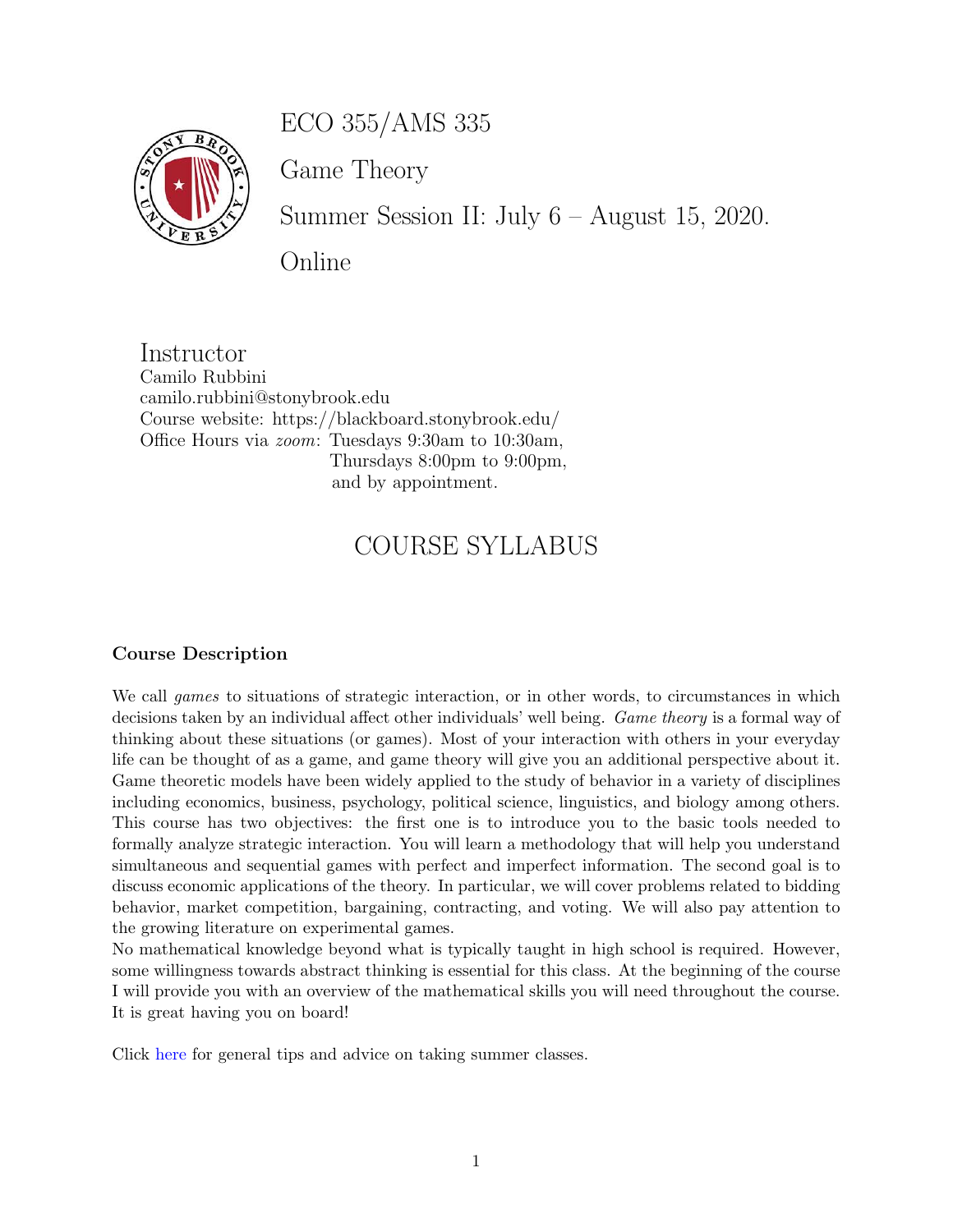### Course Objectives

After you complete this class you will be able to:

- 1. Identify situations of strategic interaction and construct a game theory representation of the situation.
- 2. Differentiate among alternative solution concepts, select the solution concept that applies to the problem at hand, and apply an appropriate technique or algorithm to find it.
- 3. Apply game theory to make predictions about individual behavior in auctions, bargaining, market competition, and political competition.

#### Recommended Textbooks

Strategies and Games: Theory and Practice by Prajit K. Dutta, MIT press, 1999, 1<sup>st</sup> Edition, ISBN: 9780262041690.

Game Theory: A very short introduction by Ken Binmore, Oxford University press, 2008,  $1<sup>st</sup>$ Edition, ISBN: 9780199218462.

Strategy: An Introduction to Game Theory by Joel Watson, W. W. Norton & Company, 2013, 3rd Edition, ISBN: 9780393918380.

Additional readings will be suggested in the website.

#### Statement about Course Delivery/Modality

This is an asynchronous, online course, delivered in the Blackboard learning management system (LMS). Students must be mindful of all course expectations, deliverables, and due dates. All assignments and course interactions will utilize internet technologies. See "Technical Requirements" section for more information.

Here is a quick readiness quiz you can take to determine if you are ready for online courses [http:](http://commons.suny.edu/assessment/quick-readiness-quiz/) [//commons.suny.edu/assessment/quick-readiness-quiz/](http://commons.suny.edu/assessment/quick-readiness-quiz/)

#### Preferred Method of Contact with the Instructor

My preferred method of contact is via email. Please be sure to include your full name and "GT summer 2020" in the subject line when you send me an email. I strive to respond to your emails as soon as possible, but please allow me between 24-48 hours for a response. Please utilize your Stony Brook University email when getting in touch with me as that it is the preferred method of contact from the institution.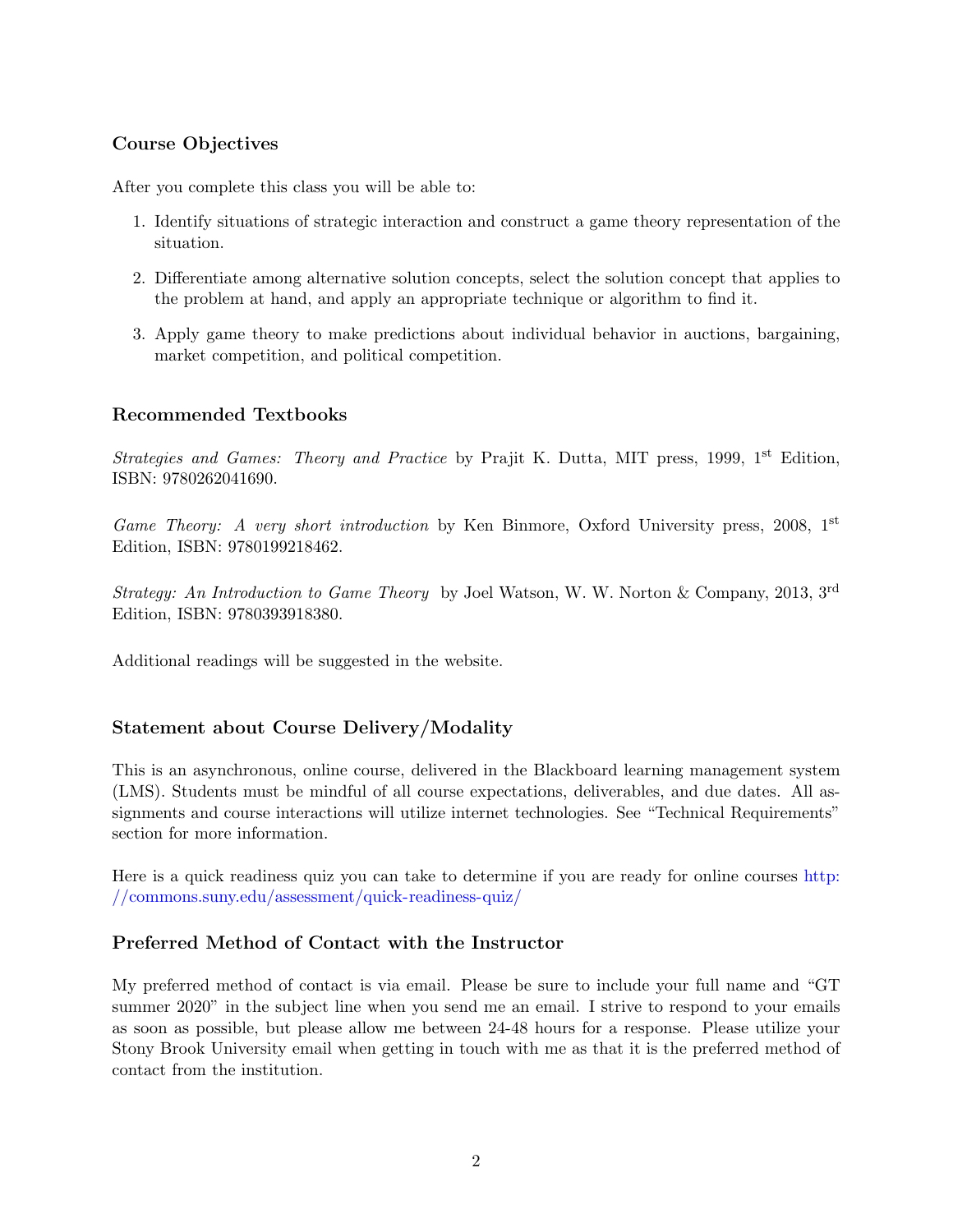#### Course Materials

The course is divided into 6 modules. Every week a new module will be uploaded to the website. In addition to the recommended readings, course materials include:

- 1. Clips: Short clips will be used to illustrate concepts or motivate discussions.
- 2. Slides: Slides to accompany the clips will be posted.
- 3. Homework Assignments: I will post weekly graded homework assignments. These assignments are intended for you to test your understanding of the topics discussed in clips or suggested readings. They are also useful to prepare you for exams.
- 4. Guided Exercises: I will provide you with sample exercises and guided answers, usually included within the class clips, to help you understand the reasoning and mechanics of the solution methods.
- 5. Graded Quizzes: There will be weekly graded quizzes. You may work through these quizzes offline but you will need to enter your answers online using blackboard.
- 6. Exams: Two graded exams will help you distinguish the material you have mastered from the material you need to continue studying. Both exams are online, the first one in on Monday, July  $20^{th}$  and the second one on Monday, August  $14^{th}$  both between 8:30am and 11:30am on blackboard.

## Grading Policy

Your grade in this class will be based on your performance in 6 homework assignments, 6 quizzes, and two exams. Assignments will account for 35% of your grade, quizzes will account for 35% of your grade, and each exam will account for 15% of your grade.

Assignments (35%): You will have 6 graded homework assignments. These assignments will become available with your weekly materials at 8:30am ET every Monday, and will be due on or before 11:30pm every Sunday (except assignments  $2 \& 6$ , see important dates below). You can work on these assignments offline. You can type your answers and submit your file through blackboard, or you can handwrite your answers, take pictures, convert them into a single file (PDF format), and submit them through blackboard. Please, familiarize yourself with due dates by checking the section on "important dates" below.

To compute your course grade, I will ONLY consider your best 5 assignment scores. Hence, your lowest assignment score will **NOT**count towards your course grade.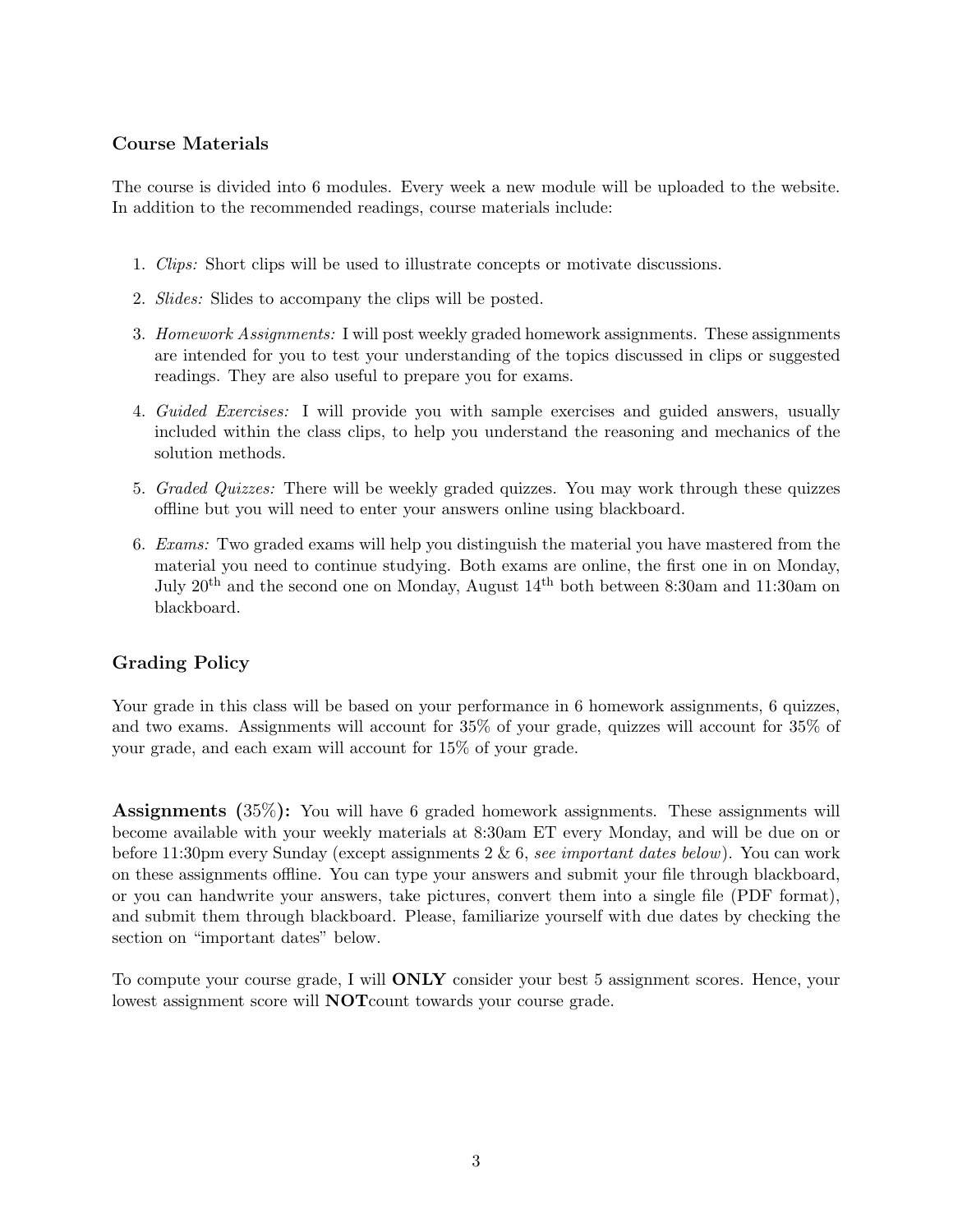Quizzes (35%): You will have 6 graded quizzes at the end of each module. You can think of these quizzes as weekly tests. Quizzes will become available at 8:30am ET every Friday and will be due on or before 11:30pm ET the same day (except quiz 6, see important dates below). You can take each quiz at most twice. Your score for the quiz will be the highest of your attempts. Please, familiarize yourself with due dates by checking the section on "important dates" below.

To compute your course grade, I will ONLY consider your best 5 quizzes scores. Hence, your lowest quiz score will NOT count towards your course grade.

Exams (30%): You will have two exams, and each of them will account for 15% of your grade. Exam I will cover modules 1 and 2. It will start at 8:30am ET on Monday, July 20<sup>th</sup> and it will be due on or before 11:30am the same day. Exam II will cover modules 3 to 6. It will start at 8:30am ET on Friday, August  $14<sup>th</sup>$  and it will be due on or before 11:30am the same day.

If you miss an exam deadline, you will NOT be able to submit your test. Please, familiarize yourself with due dates by checking the section on "important dates" below. Also note that, unlike with quizzes, you can submit exams ONLY ONCE.

Specific instructions regarding the exam will be given before each test.

#### Letter Grade Distribution

|                    | $>= 93.00$ A   73.00 - 76.99 C                   |  |
|--------------------|--------------------------------------------------|--|
|                    | 90.00 - 92.99 A-   70.00 - 72.99 C-              |  |
|                    | $87.00 - 89.99$ B+ $67.00 - 69.99$ D+            |  |
| $83.00 - 86.99$ B  | $  60.00 - 66.99   D$                            |  |
|                    | 80.00 - 82.99 B- $\vert \langle = 59.99 \vert$ F |  |
| $77.00 - 79.99$ C+ |                                                  |  |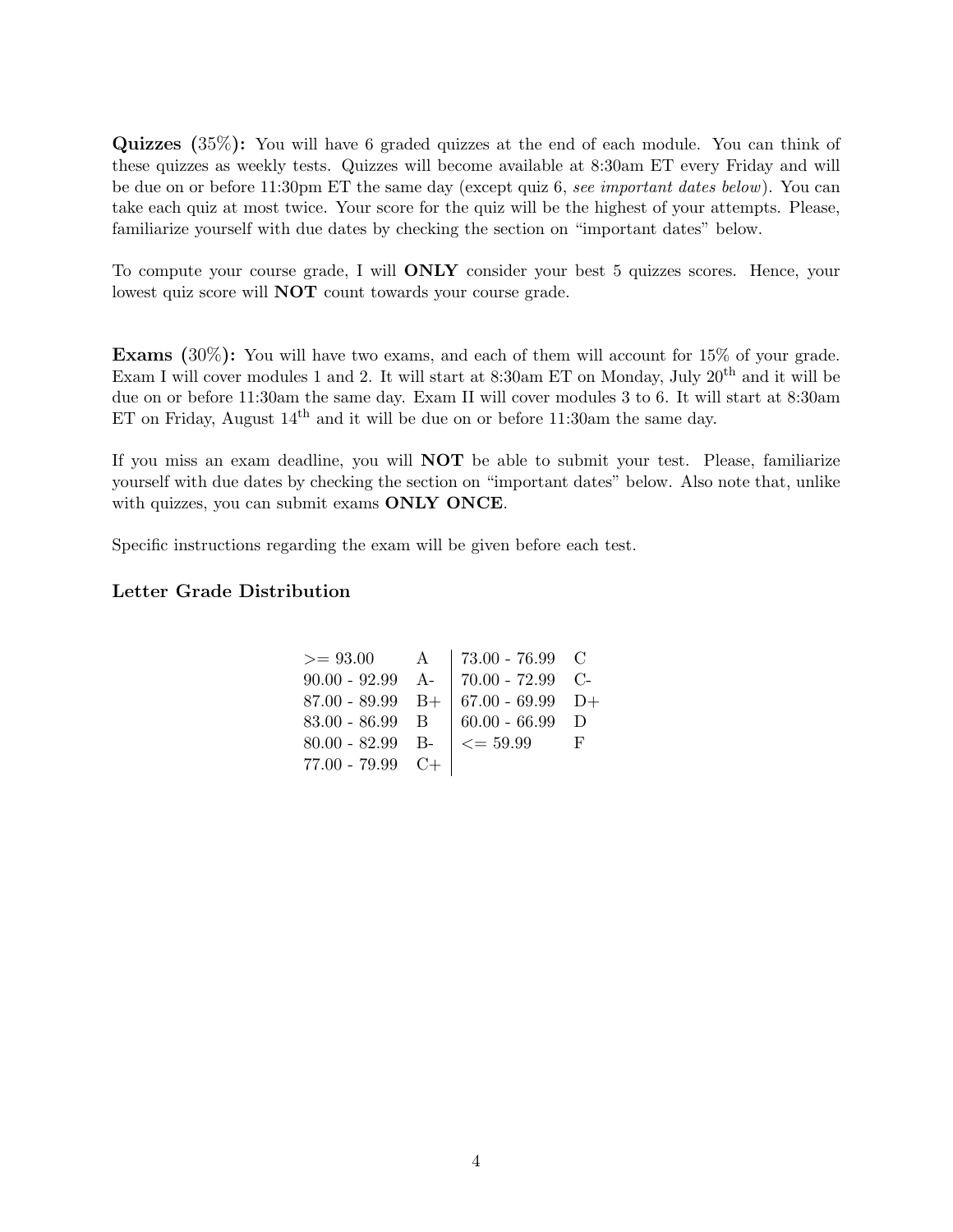| Monday, July 6 <sup>th</sup> , 8:30am.   | <b>Important Dates:</b> all times are in Eastern Time (ET)<br>Module 1 becomes available. |
|------------------------------------------|-------------------------------------------------------------------------------------------|
| Friday, July $10^{th}$ , 8:30am.         | Quiz 1 becomes available.                                                                 |
| Friday, July $10^{th}$ , 11:30pm.        | Quiz 1 is due.                                                                            |
| Sunday, July $12th$ , 11:30pm.           | Assignment 1 is due.                                                                      |
| Monday, July $13th$ , 8:30am.            | Module 2 becomes available.                                                               |
| Friday, July $17th$ , 8:30am.            | Quiz 2 becomes available.                                                                 |
| Friday, July $17th$ , 11:30pm.           | Quiz 2 is due.                                                                            |
| Friday, July $17th$ , 11:30pm.           | Assignment 2 is due.                                                                      |
| Monday, July $20^{th}$ , 8:30am-11:30am  | Exam 1 takes place on blackboard and zoom.                                                |
| Monday, July 20 <sup>rd</sup> , 8:30am.  | Module 3 becomes available.                                                               |
| Friday, July 24 <sup>th</sup> , 8:30am.  | Quiz 3 becomes available.                                                                 |
| Friday, July $24th$ , 11:30pm.           | Quiz 3 is due.                                                                            |
| Sunday, July $26^{th}$ , 11:30pm.        | Assignment 3 is due.                                                                      |
| Monday, July $27^{\rm rd}$ , 8:30am.     | Module 4 becomes available.                                                               |
| Friday, July $31st$ , 8:30am.            | Quiz 4 becomes available.                                                                 |
| Friday, July $31st$ , 11:30pm.           | Quiz 4 is due.                                                                            |
| Sunday, August $2nd$ , 11:30pm.          | Assignment 4 is due.                                                                      |
| Monday, August 3 <sup>rd</sup> , 8:30am. | Module 5 becomes available.                                                               |
| Friday, August $7th$ , 8:30am.           | Quiz 5 becomes available.                                                                 |
| Friday, August $7th$ , 11:30pm.          | Quiz 5 is due.                                                                            |
| Sunday, August $9th$ , 11:30pm.          | Assignment 5 is due.                                                                      |
| Monday, August $10^{th}$ , 8:30am.       | Module 6 becomes available.                                                               |
| Wednesday, August $12th$ , 8:30am.       | Quiz 6 becomes available.                                                                 |
| Wednesday, August $12^{th}$ , 11:30pm.   | Quiz 6 is due.                                                                            |
| Wednesday, August $12th$ , 11:30pm.      | Assignment 6 is due.                                                                      |
| Friday, August $14th$ , 8:30am-11:30am   |                                                                                           |

Important Dates: all times are in Eastern Time (ET)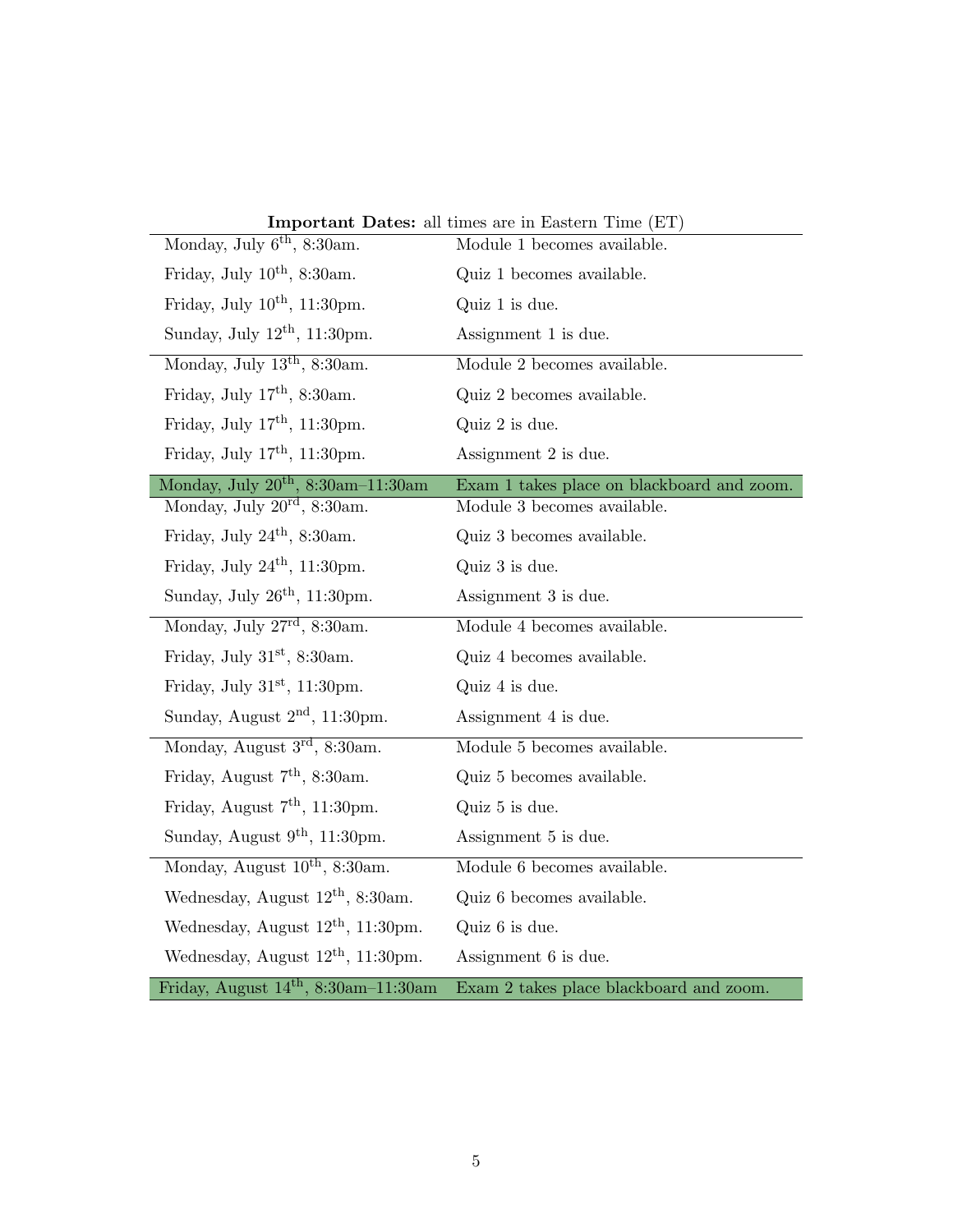Course Outline: The course is divided into 6 modules. Each week a new module will become available and an assigment and a quiz testing your learning are due.

| Week                            | Content                                                                                                                                                                                                                                                 |  |  |
|---------------------------------|---------------------------------------------------------------------------------------------------------------------------------------------------------------------------------------------------------------------------------------------------------|--|--|
|                                 | The Language of Game Theory I: Building Blocks                                                                                                                                                                                                          |  |  |
| Module 1                        | • Players and Strategic Interaction.<br>Actions and Strategies.<br>Rationality and Common Knowledge.<br>Preferences and Payoffs.<br>Sequential and Simultaneous Moves.<br>Single and Repeated Interaction.<br>• Strategic and Extensive Representation. |  |  |
|                                 | The Language of Game Theory II: Rational Behavior                                                                                                                                                                                                       |  |  |
| Module 2                        | • Dominant and Dominated Strategies.<br>• Iterative Elimination of Dominated Strategies.<br>Best Responses.<br>Rationalization.<br>• Nash Equilibrium.                                                                                                  |  |  |
|                                 | Static Games of Complete Information                                                                                                                                                                                                                    |  |  |
| Module 3                        | Strategic Representation Revisited<br>Nash Equilibrium Revisited.<br>• Pure and Mixed Strategy Equilibria.<br>Existence of Nash Equilibrium.<br>$\bullet$ Aplications.                                                                                  |  |  |
|                                 | Dinamic Games of Complete Information                                                                                                                                                                                                                   |  |  |
| Module 4                        | Extensive Form Revisited.<br>Perfect Information and Backward Induction.<br>Imperfect Information and Subgames.<br>Subgame Perfect Nash Equilibrium.<br>Repeated Games.<br>Applications.                                                                |  |  |
| Repeated Games                  |                                                                                                                                                                                                                                                         |  |  |
| Module 5                        | Finitely Repeated Games.<br>• Subgame Perfect Nash Equilibrium Revisited.<br>Infinitely Repeated Games.<br>Trigger Strategies and Folk Theorems.<br>Applications.                                                                                       |  |  |
| Games of Incomplete Information |                                                                                                                                                                                                                                                         |  |  |
| Module 6                        | Static Games of Incomplete Information.<br>Bayesian Nash Equilibrium.<br>Dynamic Games of Incomplete Information<br>Information Sets, Knowledge, Beliefs, and Consistency of Beliefs.<br>• Perfect Bayesian Nash Equilibrium.<br>• Applications.        |  |  |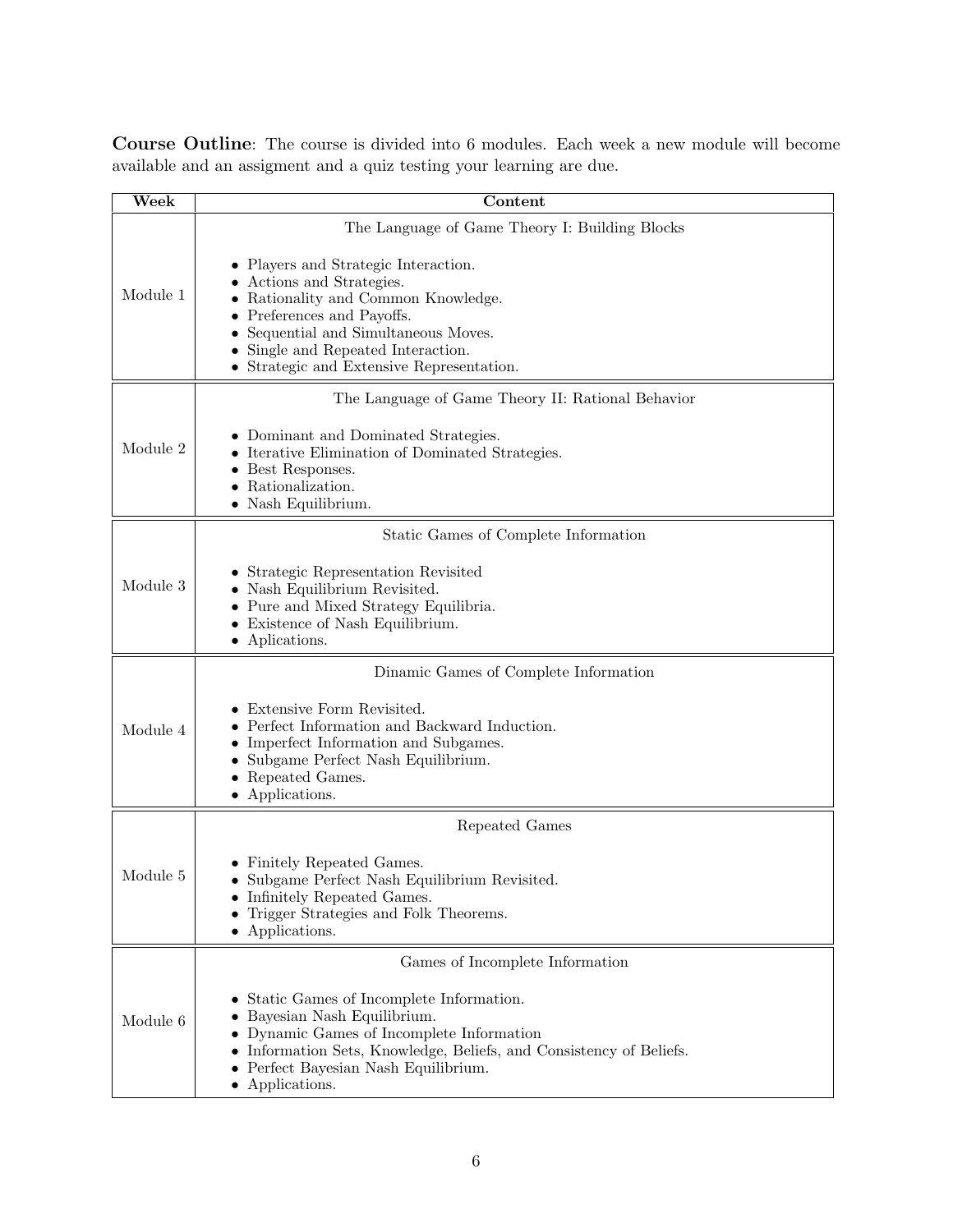Technical Requirements: For this course you must have access to the Internet and an active Stony Brook University e-mail account. You are responsible for having a reliable computer and internet connection throughout the course. You will need to have access to, and be able to use, the following software

- A web browser (for instance, Google Chrome, Mozilla Firefox, Internet Explorer, or Safari).
- A .pdf file reader.
- A text editor.
- An audio/video file player.

This course uses [Blackboard](https://blackboard.stonybrook.edu) for the facilitation of communications between faculty and students, submission of assignments, and posting of grades.

Technical Help: be sure to visit the following links if you face technical difficulties.

Campus Network or Blackboard Outage: when access to Blackboard is not available for an extended period of time (greater than one entire evening –6pm till 11pm) you can reasonably expect that the deadline for assignments will be extended 24 hours.

For technical support visit the Stony Brook University [Division of Information Technology website.](https://it.stonybrook.edu/services/client-support-service-center)

For assistance after regular hours or over the weekend, please contact the [Open SUNY Technical](https://online.suny.edu/help/) [Support.](https://online.suny.edu/help/)

Frequently asked questions about the Bb LMS along with tutorials are available [here.](https://it.stonybrook.edu/services/blackboard/students)

The [Student Summer Tech Guide,](https://sites.google.com/stonybrook.edu/keeplearning) written by SBU students, is great website for general advice and information.

Academic Support: the following links provide you useful resources to participate and submit papers in this class.

Student Support for Online Learning: [check here.](http://www.stonybrook.edu/commcms/onlineed/student.html) Library Instruction Website: [check here.](http://library.stonybrook.edu/workshops-this-week-citation-skills-worldcat-and-endnote-the-hsc/) SBU Library Research Guides and Tutorials: [check here.](http://library.stonybrook.edu/research/research-basics/)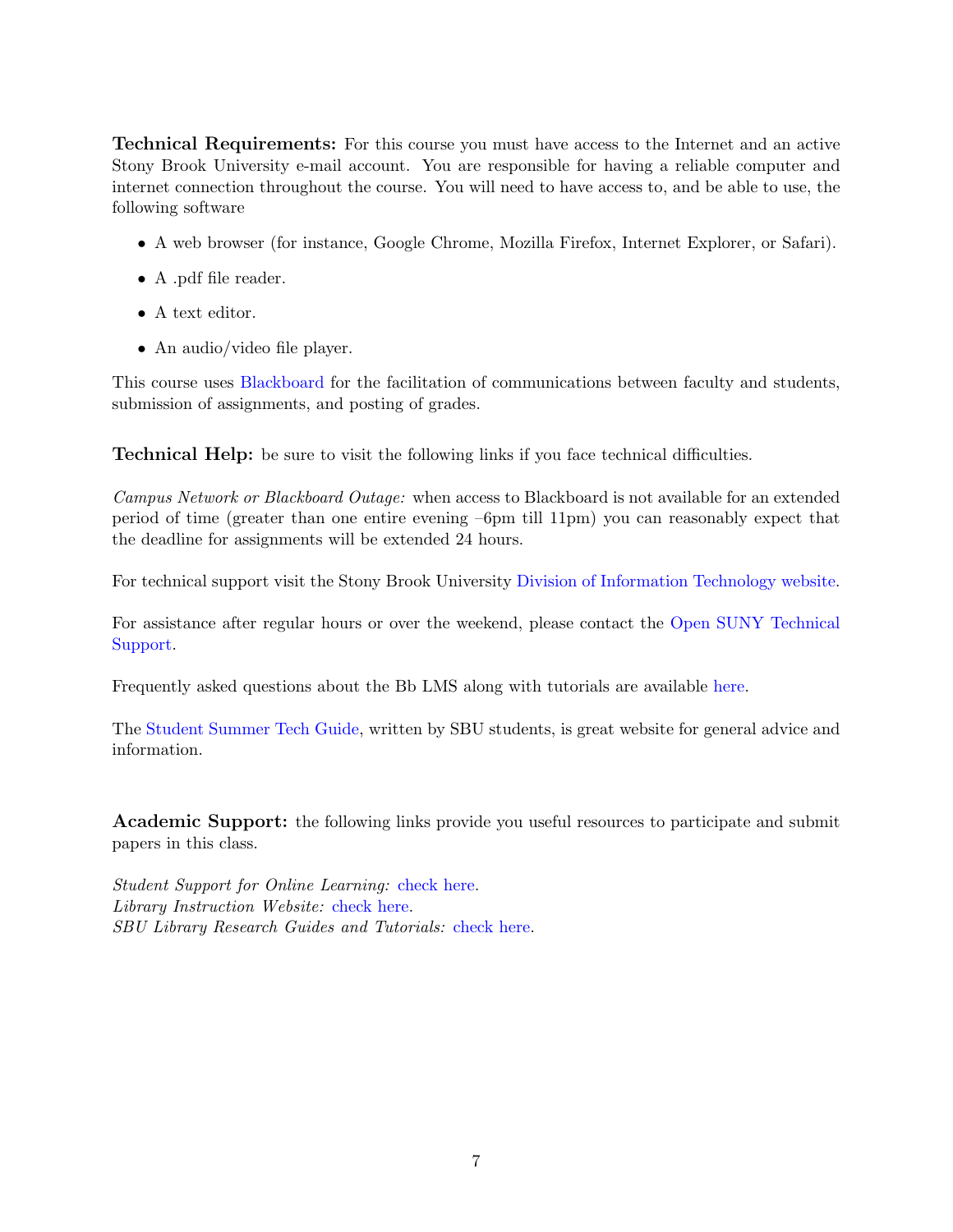Netiquette Guidelines: The following are guidelines for participation in the Discussion Forums:

- Remember that the absence of face-to-face communication it is easy to misunderstand what is being said;
- Carefully review and read materials that you receive electronically to ensure that you fully understand the message;
- Be sure to carefully re-read and understand what you will be sending in order to ensure that you are not misunderstood by anyone;
- Avoid cluttering your messages with excessive emphasis (stars, arrows, exclamations);
- If you are responding to a message, either include the relevant part of the original message in your message, or make sure you refer to the original content so as to avoid confusion;
- Be specific and clear, especially when asking questions;
- If your messages can be typed in UPPER and lower case, please use the two appropriately instead of all UPPERCASE characters. This gives the appearance of shouting and makes the message less readable;
- Remember that not all readers have English as their native language, so make allowance for possible misunderstandings and unintended discourtesies.

Students with Disabilities: If you have a physical, psychological, medical, or learning disability that may impact your course work, please contact the [Student Accessibility Support Center,](http://www.stonybrook.edu/commcms/studentaffairs/dss/ ) 128 ECC Building, (631) 632-6748, or at sasc@stonybrook.edu. They will determine with you what accommodations are necessary and appropriate. All information and documentation is confidential.

Students who require assistance during emergency evacuation are encouraged to discuss their needs with their professors and the Student Accessibility Support Center. For procedures and information [click here](https://ehs.stonybrook.edu/programs/fire-safety/emergency-evacuation/evacuation-guide-people-physical-disabilities) and search Fire Safety and Evacuation and Disabilities.

Academic Integrity: Each student must pursue his or her academic goals honestly and be personally accountable for all submitted work. Representing another person's work as your own is always wrong. Faculty is required to report any suspected instances of academic dishonesty to the Academic Judiciary. Faculty in the Health Sciences Center (School of Health Technology & Management, Nursing, Social Welfare, and Dental Medicine) and School of Medicine are required to follow their school-specific procedures. For more comprehensive information on academic integrity, including categories of academic dishonesty, please refer to the [academic judiciary website.](http://www.stonybrook.edu/commcms/academic_integrity/index.html)